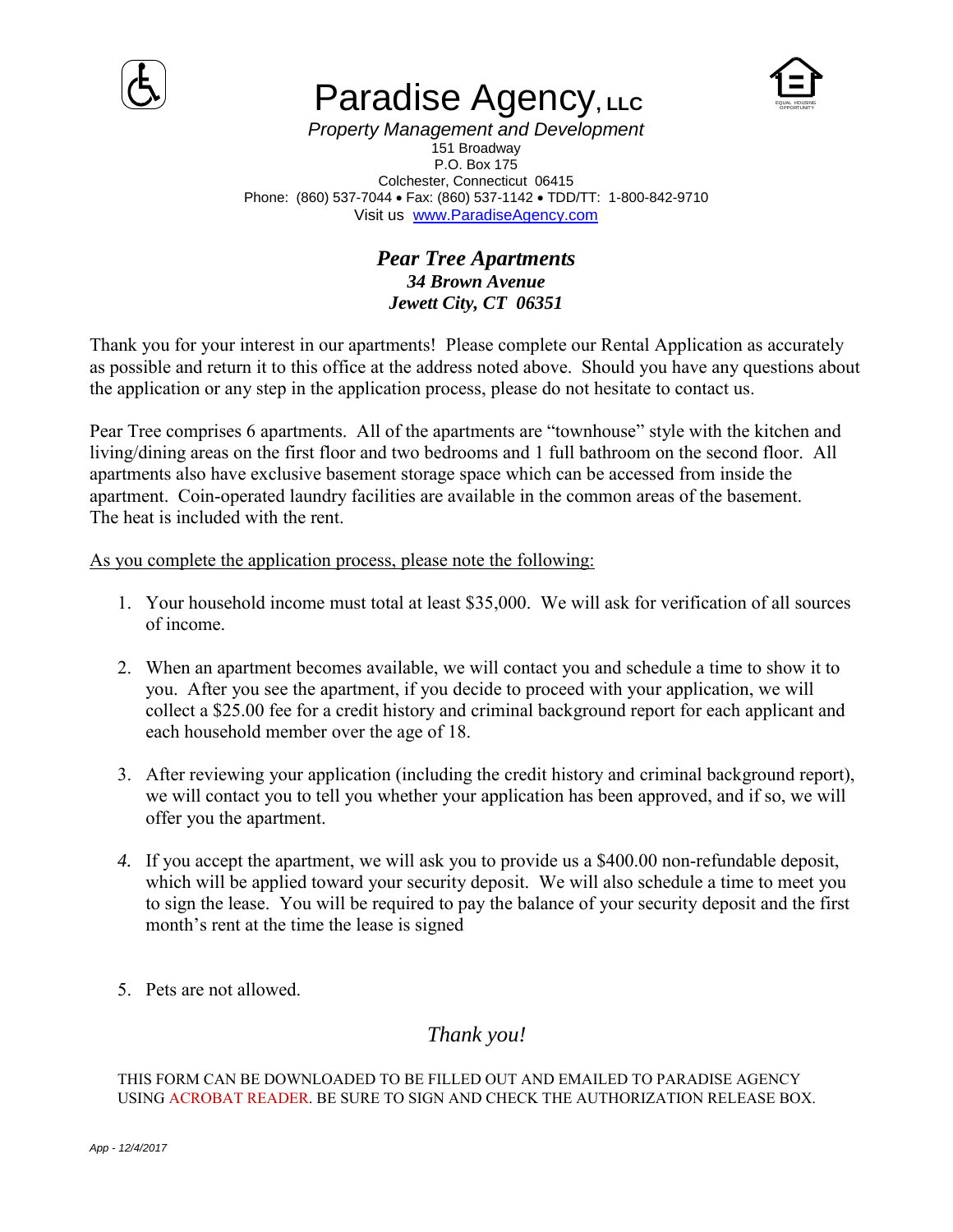| <sup>5</sup> Paradise Agency, LLC $\triangleq$ |  |
|------------------------------------------------|--|
|                                                |  |

*Property Development and Management* 

151 Broadway - P.O. Box 175 Colchester, Connecticut 06415 (860) 537-7044 FAX [\(860\) 537-1142](http://www.paradiseagency.com/)  1-800-842-9710 (TDD/TT) Visit us at www.ParadiseAgency.com

## **Rental Application**

 **FOR OFFICE USE ONLY**  $\mathcal{L}=\mathcal{L}$  , we can also the set of the set of the set of the set of the set of the set of the set of the set of the set of the set of the set of the set of the set of the set of the set of the set of the set of the s

Date App. Rcvd

 $\_$ Deposit Rcvd & Date

 $\mathcal{L}=\mathcal{L}$  , we can also the set of the set of the set of the set of the set of the set of the set of the set of the set of the set of the set of the set of the set of the set of the set of the set of the set of the s Unit Occ & Date

| Property Name                                    | Address                                                                                                                                                                                                                                                                        |                                                                                                                                                                                                                                |                        |                                         |
|--------------------------------------------------|--------------------------------------------------------------------------------------------------------------------------------------------------------------------------------------------------------------------------------------------------------------------------------|--------------------------------------------------------------------------------------------------------------------------------------------------------------------------------------------------------------------------------|------------------------|-----------------------------------------|
| APPLICANT / CO-APPLICANT INFORMATION             |                                                                                                                                                                                                                                                                                |                                                                                                                                                                                                                                |                        |                                         |
|                                                  |                                                                                                                                                                                                                                                                                |                                                                                                                                                                                                                                |                        |                                         |
|                                                  |                                                                                                                                                                                                                                                                                | Date of Birth                                                                                                                                                                                                                  |                        |                                         |
|                                                  |                                                                                                                                                                                                                                                                                |                                                                                                                                                                                                                                |                        |                                         |
|                                                  |                                                                                                                                                                                                                                                                                |                                                                                                                                                                                                                                |                        |                                         |
| Relationship to Applicant                        |                                                                                                                                                                                                                                                                                | Date of Birth                                                                                                                                                                                                                  |                        | <u> 1990 - Johann Barbara, martin a</u> |
|                                                  |                                                                                                                                                                                                                                                                                |                                                                                                                                                                                                                                |                        |                                         |
| 3. INFORMATION ABOUT ALL OTHER OCCUPANTS<br>Name | Date of Birth<br>Gender                                                                                                                                                                                                                                                        | Relationship                                                                                                                                                                                                                   | Social Security Number |                                         |
|                                                  |                                                                                                                                                                                                                                                                                |                                                                                                                                                                                                                                |                        |                                         |
|                                                  |                                                                                                                                                                                                                                                                                |                                                                                                                                                                                                                                |                        |                                         |
|                                                  |                                                                                                                                                                                                                                                                                |                                                                                                                                                                                                                                |                        |                                         |
|                                                  |                                                                                                                                                                                                                                                                                |                                                                                                                                                                                                                                |                        |                                         |
| <b>RESIDENCE HISTORY</b>                         |                                                                                                                                                                                                                                                                                |                                                                                                                                                                                                                                |                        |                                         |
|                                                  |                                                                                                                                                                                                                                                                                | Citv                                                                                                                                                                                                                           |                        |                                         |
|                                                  | Street                                                                                                                                                                                                                                                                         |                                                                                                                                                                                                                                | State                  | Zip                                     |
|                                                  |                                                                                                                                                                                                                                                                                |                                                                                                                                                                                                                                |                        |                                         |
|                                                  |                                                                                                                                                                                                                                                                                | Owner/Agent/Landlord: Phone: Phone: Phone: Phone: Phone: Phone: Phone: Phone: Phone: Phone: Phone: Phone: Phone: Phone: Phone: Phone: Phone: Phone: Phone: Phone: Phone: Phone: Phone: Phone: Phone: Phone: Phone: Phone: Phon |                        |                                         |
| Have you ever been evicted?                      | $ $ $ $ $ $ $ $ $\sqrt{2}$ $ $ $\sqrt{2}$ $ $ $\sqrt{2}$ $ $ $\sqrt{2}$ $ $ $\sqrt{2}$ $ $ $\sqrt{2}$ $ $ $\sqrt{2}$ $ $ $\sqrt{2}$ $ $ $\sqrt{2}$ $ $ $\sqrt{2}$ $ $ $\sqrt{2}$ $ $ $\sqrt{2}$ $ $ $\sqrt{2}$ $ $ $\sqrt{2}$ $ $ $\sqrt{2}$ $ $ $\sqrt{2}$ $ $ $\sqrt{2}$ $ $ | No If yes, please explain on attached page.                                                                                                                                                                                    |                        |                                         |
|                                                  |                                                                                                                                                                                                                                                                                |                                                                                                                                                                                                                                |                        |                                         |
|                                                  | Street                                                                                                                                                                                                                                                                         | City<br>Length at this address Reason for Leaving                                                                                                                                                                              | State                  | Zip                                     |
| Expenses:                                        |                                                                                                                                                                                                                                                                                | Fuel Electric                                                                                                                                                                                                                  |                        | Other                                   |
|                                                  |                                                                                                                                                                                                                                                                                | Owner/Agent/Landlord: Phone: Phone: Phone: Phone: Phone: Phone: Phone: Phone: Phone: Phone: Phone: Phone: Phone: Phone: Phone: Phone: Phone: Phone: Phone: Phone: Phone: Phone: Phone: Phone: Phone: Phone: Phone: Phone: Phon |                        |                                         |
| Have you ever been evicted?                      | $ $ Yes                                                                                                                                                                                                                                                                        | $\overline{\rm No}$<br>If yes, please explain on attached page.                                                                                                                                                                |                        |                                         |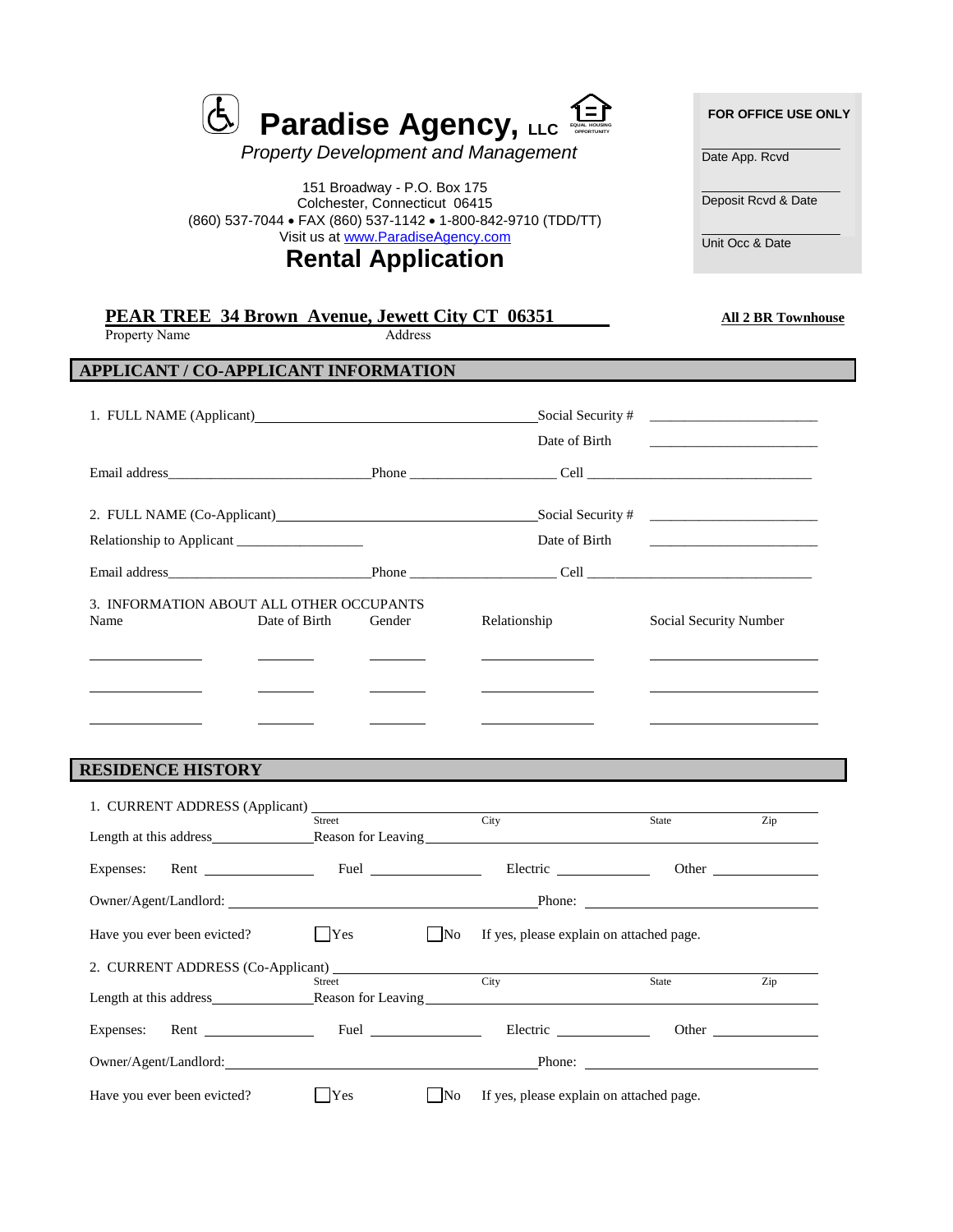### 3. PREVIOUS ADDRESSES if within 3 years:

| Applicant:<br>Street                                                |             | City          |                           | State                        |                                                                                      | Owner/Agent/Landlord  |
|---------------------------------------------------------------------|-------------|---------------|---------------------------|------------------------------|--------------------------------------------------------------------------------------|-----------------------|
| Length at this address: Reason for Leaving:                         |             |               |                           |                              |                                                                                      |                       |
|                                                                     |             |               |                           |                              |                                                                                      |                       |
|                                                                     |             | City          |                           | State                        |                                                                                      | Owner/Agent/Landlord  |
| Length at this address:<br>Reason for Leaving:                      |             |               |                           |                              |                                                                                      |                       |
| <b>BANK AND CREDIT REFERENCES</b>                                   |             |               |                           |                              |                                                                                      |                       |
| <b>Bank Name</b>                                                    | City, State |               | <b>Branch</b>             |                              | Type of Account                                                                      | <b>Account Number</b> |
|                                                                     |             |               |                           |                              |                                                                                      |                       |
| 2. $\qquad \qquad \qquad$                                           |             |               |                           |                              |                                                                                      |                       |
| 3.                                                                  |             |               |                           |                              |                                                                                      |                       |
| Have you ever filed for bankruptcy?                                 |             | Applicant:    | $\Box$ Yes<br>$ $ $ $ Yes | N <sub>0</sub><br>$\vert$ No | If yes, please explain on attached page.<br>If yes, please explain on attached page. |                       |
|                                                                     |             | Co-Applicant: |                           |                              |                                                                                      |                       |
| <b>EMPLOYMENT INFORMATION</b>                                       |             |               |                           |                              |                                                                                      |                       |
| 1. EMPLOYER (Applicant)                                             |             |               |                           |                              |                                                                                      |                       |
|                                                                     |             |               |                           |                              |                                                                                      |                       |
|                                                                     |             |               |                           |                              |                                                                                      |                       |
|                                                                     |             |               |                           |                              |                                                                                      |                       |
|                                                                     |             | $ $ Yes       |                           | $\vert$ No                   |                                                                                      |                       |
| May we contact your current employer?<br>3, EMPLOYER (Co-Applicant) |             |               |                           |                              |                                                                                      |                       |
|                                                                     |             |               |                           |                              |                                                                                      |                       |
|                                                                     |             |               |                           |                              |                                                                                      |                       |
| 4. PREVIOUS EMPLOYER (Co-Applicant) Phone Phone                     |             |               |                           |                              |                                                                                      |                       |

Please fill in gross annual amounts from the following sources of income:

|     |                              | <b>Applicant</b> | Co-Applicant |
|-----|------------------------------|------------------|--------------|
| 1.  | Wages                        |                  |              |
| 2.  | Social Security              |                  |              |
| 3.  | Veteran's Benefits           |                  |              |
| 4.  | Interest Income              |                  |              |
| 5.  | Pension/Annuity              |                  |              |
| 6.  | Business/Rental              |                  |              |
| 7.  | <b>Public Assistance</b>     |                  |              |
| 8.  | Child Support/Alimony        |                  |              |
| 9.  | <b>Unemployment Benefits</b> |                  |              |
| 10. | <b>Family Support</b>        |                  |              |
| 11. |                              |                  |              |
| 12. | <b>TOTAL INCOME:</b>         |                  |              |